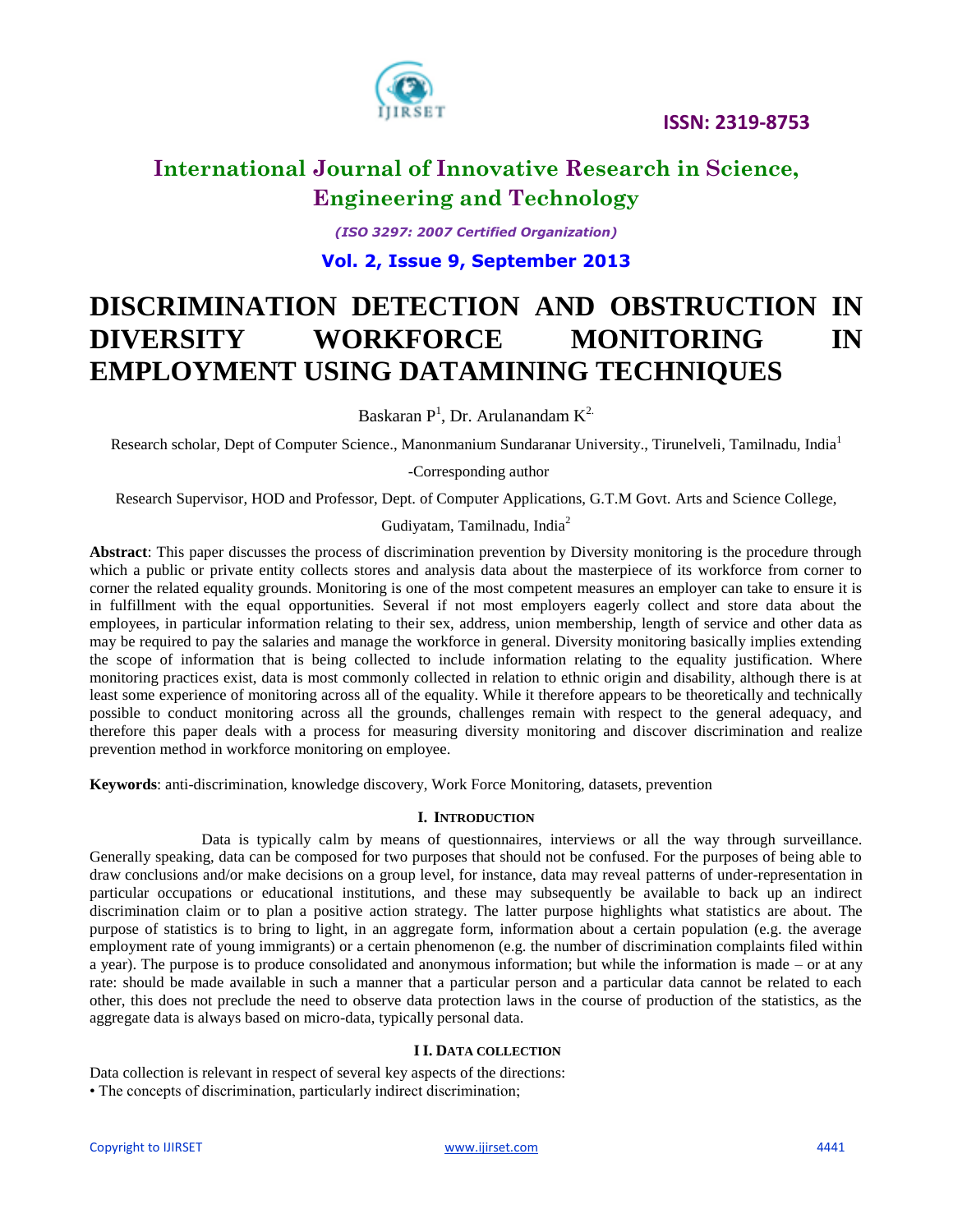

 **ISSN: 2319-8753**

## **International Journal of Innovative Research in Science, Engineering and Technology**

*(ISO 3297: 2007 Certified Organization)*

### **Vol. 2, Issue 9, September 2013**

• The positive action provisions, which permit the maintenance or adoption of specific measures to prevent or compensate for disadvantages linked to any of the grounds mentioned in the Directives;

• The requirements to promote social dialogue between the two sides of industry with a view to fostering equal treatment, including through the monitoring of workplace practices.

### **III. DISCRIMINATION IN EMPLOYMENT**

"Discrimination in employment and occupation" refers to practices that have the effect of placing certain individuals in a position of subordination or disadvantage in the labor market or the workplace because of their race, color, religion, sex, political opinion, national extraction, social origin or any other attribute which bears no relation to the job to be performed.

Discriminatory practices can be direct or indirect. Direct discrimination arises when an explicit distinction, preference or exclusion is made on one or more grounds. For example, a job advertisement for "men only" would constitute direct discrimination.

Indirect discrimination refers to situations, measures or practices that are apparently neutral but which in fact have a negative impact on persons from a certain group. The latter type of discrimination, because of its more hidden nature, is the most difficult to tackle.

Equality of opportunity and treatment allows all individuals to fully develop their talents and skills according to their aspirations and preferences, and to enjoy equal access to employment as well as equal working conditions. To achieve full freedom from discrimination in employment and occupation, the mere removal of discriminatory practices does not suffice. It is also necessary to promote equality of opportunity and treatment in the workplace at all stages of the employment relationship, including recruitment, retention, promotion and termination practices, remuneration, access to vocational training and skills development.

#### **IV. NON-DISCRIMINATORY SELECTION DECISION**

For example, A Candidate with black skin color called "X" applies for an executive position with the employer, a health maintenance organization. X is well qualified; he has a B.S. in biology from a large state university and an M.D. from a prestigious private university. X also has seven years experience practicing internal medicine and recently obtained an Executive M.B.A. from a well-respected business school. The employer interviewed X and eight other candidates. And X was one of two finalists brought back for a final round of interviews. The employer's selection committee ultimately chose other Candidate CALLED "Y" with white skin color, a finalist with slightly fewer qualifications but with experience in a similar job for a competitor. The employer tells to HR that given the selected candidate Y"s experience, it believed it would gain the most competitive benefit by hiring him. The HR investigator confirms Y"s experience working for a competitor, and reads the minutes of the selection committee"s final meeting which reflect that this was the reason discussed at the meeting for choosing Y over X. Here, the evidence supports the employer's legitimate, nondiscriminatory reason.

### **V.DISCRIMINATORY SELECTION DECISION**

 X, files a charge after he applied for a promotion, was interviewed, and was not selected. The investigation reveals that, based on objective qualifications, X was deemed one of the top candidates but the job ended up going to Y, a similarly qualified candidate from outside the company. The hiring manager tells the investigator that he thought that X was well qualified but he chose Y because he "seemed to be a better fit; I'm comfortable with him and I can see him in my job one day." When pressed to be more specific, the manager says he liked the fact that Y worked for a competitor. However, the investigation reveals that although Y did work for another company in the industry, it was not really a competitor. Employee and management witnesses tell the investigator that Y"s experience working for another company in the industry was no more valuable than X"s experience working for the company itself. The witnesses also tell the investigator that, until now, the company practice had been to prefer qualified internal candidates over similarly qualified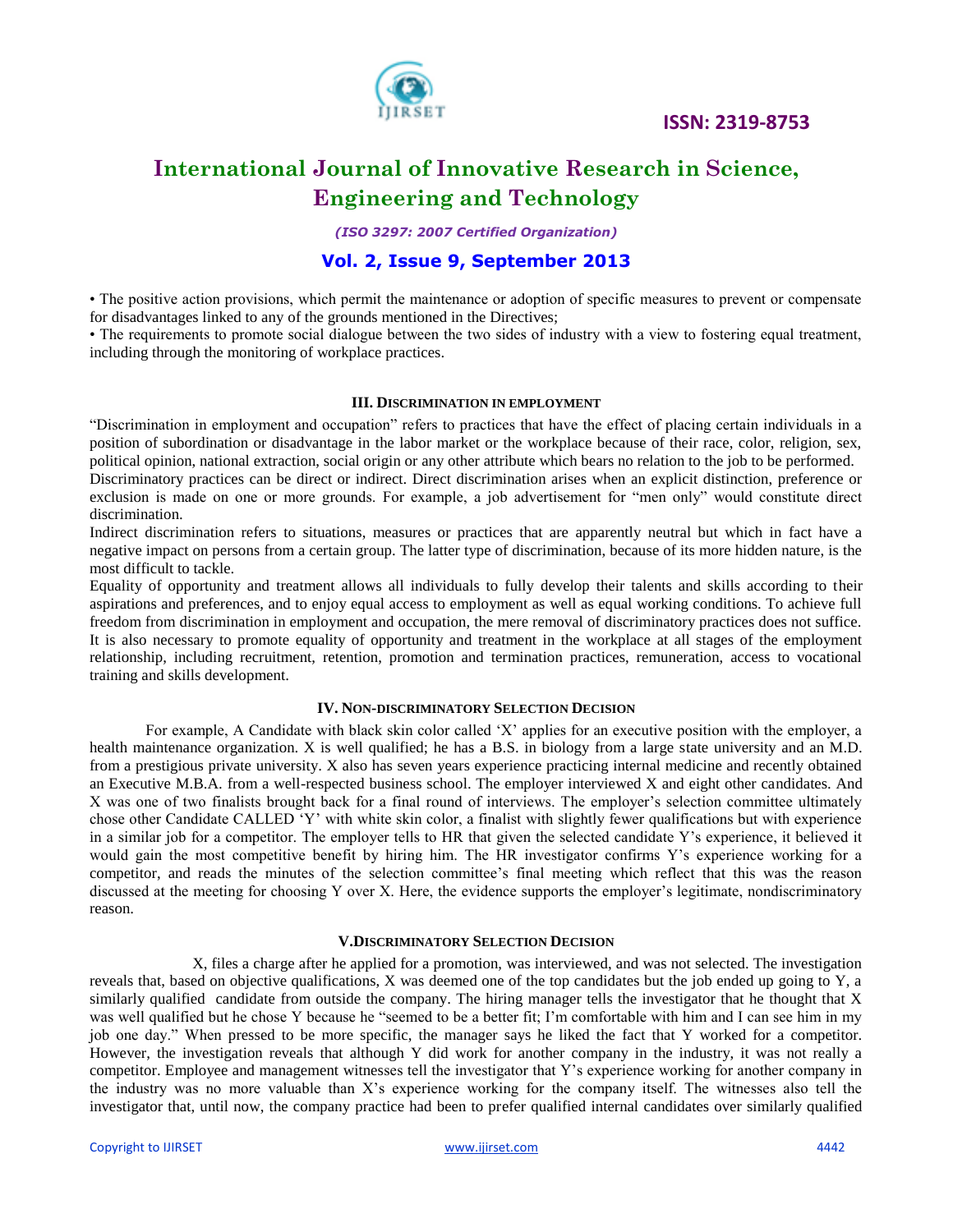

 **ISSN: 2319-8753**

## **International Journal of Innovative Research in Science, Engineering and Technology**

*(ISO 3297: 2007 Certified Organization)*

### **Vol. 2, Issue 9, September 2013**

external candidates. There is reasonable cause to believe that X was discriminated against based on his some of the reasons which already discussed in types of discrimination

### **1. Failure to Promote**

 X, an administrative assistant, filed a charge alleging that she receives less pay than the office manager even though in her opinion they perform similar work. The investigator concludes that X is not similarly situated to the office manager due to the difference in responsibility associated with the jobs. Nevertheless, the investigation reveals that all but one of R's employees hold lower paying clerical, secretarial, and low-level administrative positions. Many of these employees testified to the lack of promotional opportunities into higher paying jobs. R asserted that it does not employ in higher paying jobs because of a lack of qualified applicants. The investigator determines that qualified employees have applied for these jobs but nearly all, like X, have not been promoted.

### **2. Different terms and conditions**

 X, works for a computer software company. The company thrives on active socializing between employees and decision makers both on and off the job – from lunch outings, after-work happy hours and weekend golf outings, to children"s birthday parties and family barbeques. Many employees establish strong relationships with decision makers through these informal networks, and as a result, tend to get put on the plum projects and get the plum promotions. X has experienced difficulty in building relationships with decision makers because he often receives invitations late or indirectly from peers, rather from the decision makers themselves. After being passed over for several important projects, X files charge alleging race/national origin discrimination because he believes he is being excluded from his workplace network for reasons related to his other descent. X"s exclusion would be actionable if it affects the terms and conditions of his employment

### **3. Retaliation**

 X has felt like he has been treated less favorably than his female co-workers. X believes his supervisor acts discriminately towards men and files a complaint with the Human Resources department and then another complaint with Metro. Shortly after his employer receives his Metro complaint, X is terminated for "not being a team player." X should then return to Metro to file a complaint of retaliation. X has engaged in the statutorily protected activity of protesting discriminatory treatment. Using these same circumstances, one of X's co-workers provides the Metro investigator with evidence showing their supervisor's bias towards men. Shortly after this co-worker's interview with the investigator, the supervisor cuts this employee's hours. The co-worker is also protected under the laws

### **4. Compensation**

A male tennis instructor  $(x)$  and a female tennis instructor  $(y)$  at a particular health club provide tennis lessons that are substantially equal. The x instructor is paid a weekly salary, but the y instructor is paid by the lesson. Even if the two instructors receive essentially the same pay per week, there is a violation because the male and female are not paid in the same form for substantially equal work.

### **5. Training, advancement, opportunities**

 X, is a new office clerk. Her primary duties are to sort and file purchase orders and invoices. Within a few weeks, it is clear to the employer that X is processing her purchase orders and invoices too slowly due to mistakes. The employer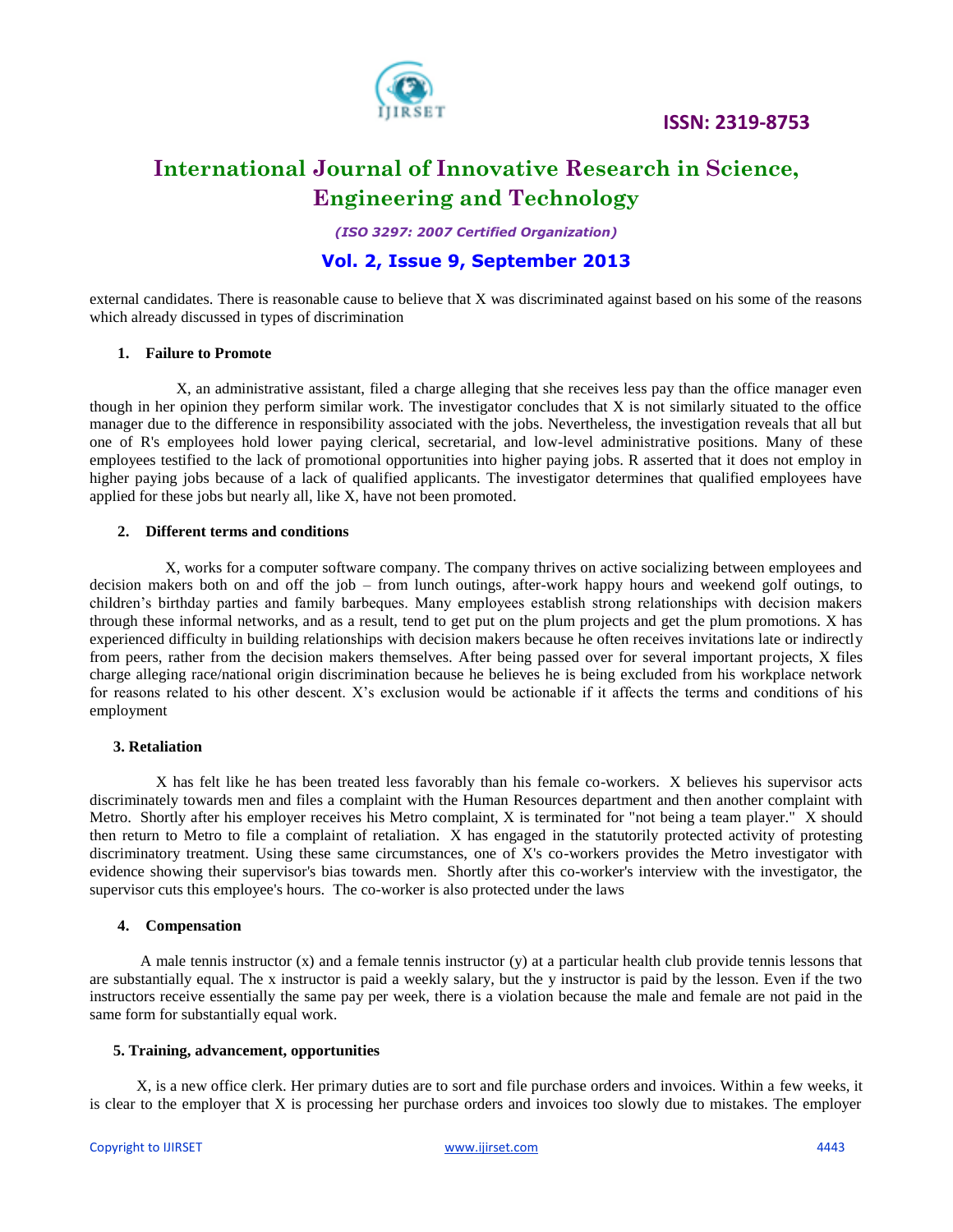

 **ISSN: 2319-8753**

## **International Journal of Innovative Research in Science, Engineering and Technology**

*(ISO 3297: 2007 Certified Organization)*

### **Vol. 2, Issue 9, September 2013**

terminates X, who then files a charge alleging race discrimination. The investigation reveals that although White employees who perform at a substandard level are coached toward increasingly good performance, X and other employees of color get less feedback and thus tend to repeat mistakes and make new ones that could have been avoided. The evidence establishes that the employer unlawfully terminated X.

### **6. Discipline and Discharge**

 X, a retail store clerk, is frequently 10-15 minutes late for her shift on several days per week when she attends some family occasion across town. Her manager, Y, has never disciplined her for this tardiness, and instead filled in for her at the cash register until she arrived, stating that he understood her situation. On the other hand, Z, a newly hired clerk, is disciplined by Y for arriving 10 minutes late for his shift even though Y knows it is due to his some domestic works. While Y can require all similarly situated employees to be punctual, he is engaging in disparate treatment based on some reason by disciplining only Z and not X absent a legitimate nondiscriminatory reason for treating them differently.

### **7. Employment Decision Based on Customer Preference**

 X, is hired to work at the counter in a coffee shop. A few weeks after X begins working, the manager notices that the work crew from the construction site near the shop no longer comes in for coffee in the mornings. When he inquires, the crew complains that X, whom they mistakenly believe is belongs to some notorious people, makes them uncomfortable in that place. The manager tells X that he has to let him go because the customers" discomfort is understandable. The manager has subjected X to unlawful religious discrimination by taking an adverse action based on customers" preference not to have a cashier X"s perceived persons. X"s termination based on customer preference would violate regardless of whether he was any other peoples like strangers or notorious peoples.

### **VI. DIVERSITY MONITORING AND MEASURING DISCRIMINATION ON EMPLOYMENT**

Monitoring recruitment and selection Employers interested in ensuring that their recruitment and selection practices are not biased need to address the following questions:

• Do qualified members of all groups apply for advertised posts in proportion to their presence in the population?

• Given the population of qualified applicants who do apply, does each group have the same chance of getting on the shortlist?

• Given the applicants on the shortlist, does each group have the same chances of getting offered the job?

 Data external to the organization is required to answer the first question. Proportions of applicants from different protected groups need to be compared with their proportions of the qualified population in general. For that purpose, employers need to know the likely pools of suitably qualified applicants in the relevant spatial labor market. Where the distributions of applicants, offers or hiring outcomes by particular groups deviate, in a statistically significant sense, from their distribution in the relevant qualified populations, then discrimination may be present and this possibility needs further investigation.

 Even where it is not possible in a satisfactory manner to investigate whether the pool of applicants is representative of the qualified general population, the monitoring of the applicants can trace irregularities in the process by which applicants are short-listed, invited to interview and offered a job. Diversity monitoring does thus not become redundant in the face of possible lack of suitable external comparative data. It is crucial that the employer ties monitoring to concrete remedial action. The type of corrective action should directly address the source of the problem as identified by the analysis of monitoring data.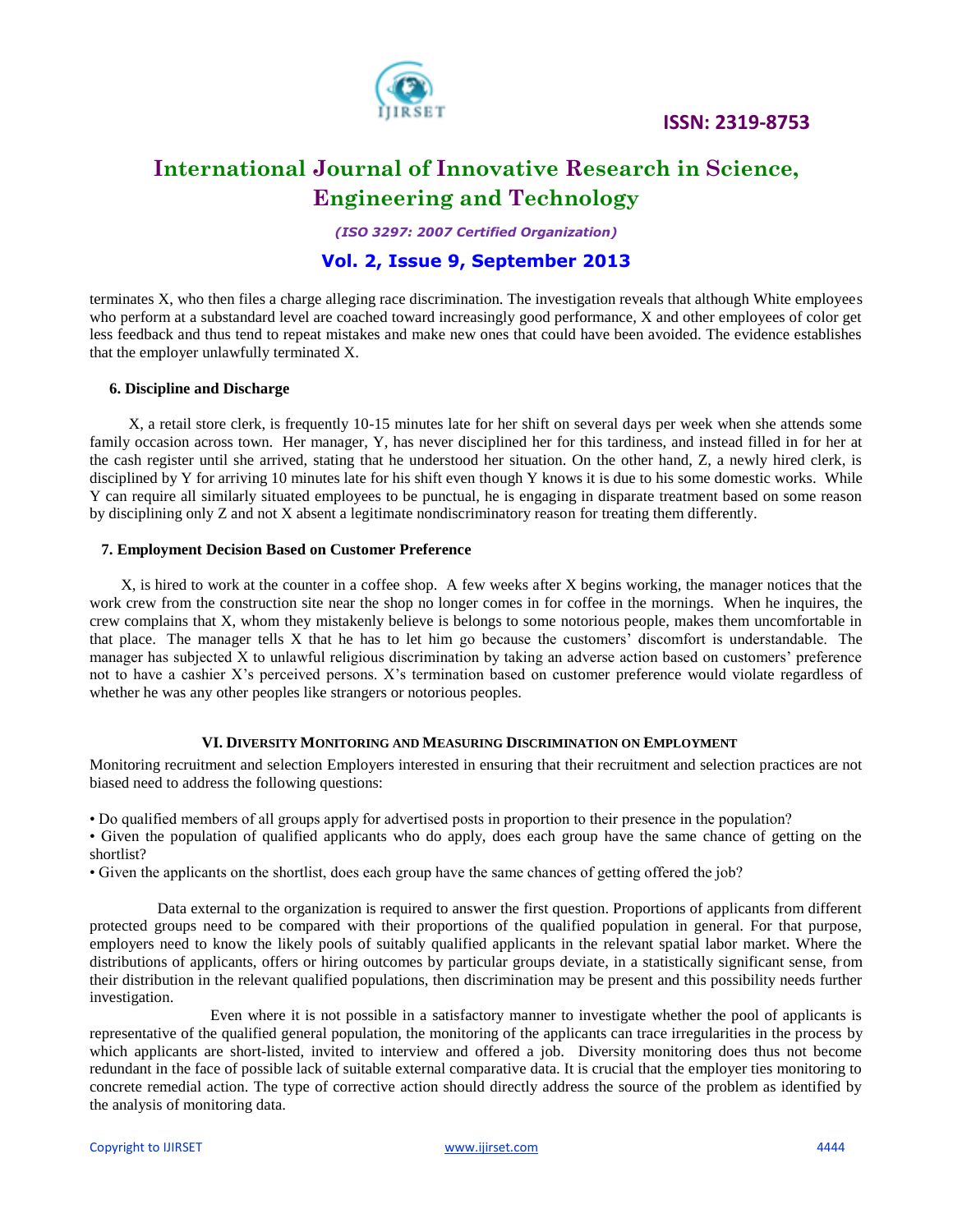



*(ISO 3297: 2007 Certified Organization)*

**Vol. 2, Issue 9, September 2013**

### **1. Workforce monitoring**

 Once individuals are working within an organization, it is not difficult to keep records of all employees. If the relevant data has already been collected at the recruitment stage, employer needs only to transfer the data concerning appointed individuals into the employee database, while the data on other applicants may for instance be rendered anonymous and kept for a fixed period of time in order for the employer to be able to respond effectively to any claims of discrimination in relation to the recruitment process.

### **2. Measuring Discrimination – Data Collection**

 Workforce diversity monitoring should ideally cover all aspects relating to employment, including promotion, pay and other conditions of work, and termination of employment relationships. It is of high importance to monitor how individuals progress to the top levels of jobs. Where employers are monitoring progression, the appropriate match would be, for instance, the success rates of each ethnic group. It may also be necessary to collect data in relation to disability and the need for reasonable accommodation. No external comparative data is necessarily needed to assess equality of treatment at this stage.

### **3. Technical and practical considerations**

 In principle, the within-organization elements of diversity monitoring are not inherently problematic or technically challenging. Basically, applicants for vacancies are for instance asked to fill in an equal opportunity form, usually as a voluntary exercise. To alleviate any fears of misuse of the data in the selection process, the processing of this information can be separated from the processing of the applications proper and trusted to a person who is not involved in the selection process. Once information about short-listing, appointments, salary and promotion become available, these can be entered into the database. The overall statistics on applicants and the workforce, broken down by different equality grounds, can then be compared with the relevant benchmark data.

In practice, however, things are not this simple. Many employers feel uncomfortable about asking questions about sensitive issues, and many prospective employees feel uncomfortable about answering those questions. Practice has shown that where collected on a voluntary basis, the information on ethnicity, disability and sexual orientation is often incomplete. Missing data has a direct and detrimental effect on the quality of the monitoring exercise, which is why employers need to consider ways in which they can encourage employees to submit the data. A major technical challenge relates to the existence and availability of suitable external data, which can be beneficial at some stages of monitoring for comparative purposes. An employer or a service provider needs a benchmark, a standard, in order to be able to assess its internal data. Where such a benchmark based on official data exists, it provides clear benefits for the monitoring exercise. An ideal benchmark would show the proportion of qualified applicants belonging to a certain protected category living in the spatial area of recruitment.

 This requires the existence of extensive and reliable macro-level data sets that include personal data in relation to the protected equality ground(s), qualifications (in particular highest education) and place of residence. Such data could even in theory be only available through censuses, central population registers or possibly national Labor Force Surveys. In situations where official data is not available, data from similar organizations may provide for a useful point of comparison. Comparative analysis can reliably be carried out only where the categories used for collecting data through monitoring correspond to those used in the official datasets (or in the other benchmark used). For instance, it is clear that if the monitoring form used by an employer defines "disability" only in terms of physical impairment, while the relevant official data is based on a more inclusive definition, the two do not provide for a common basis of comparison. As regards the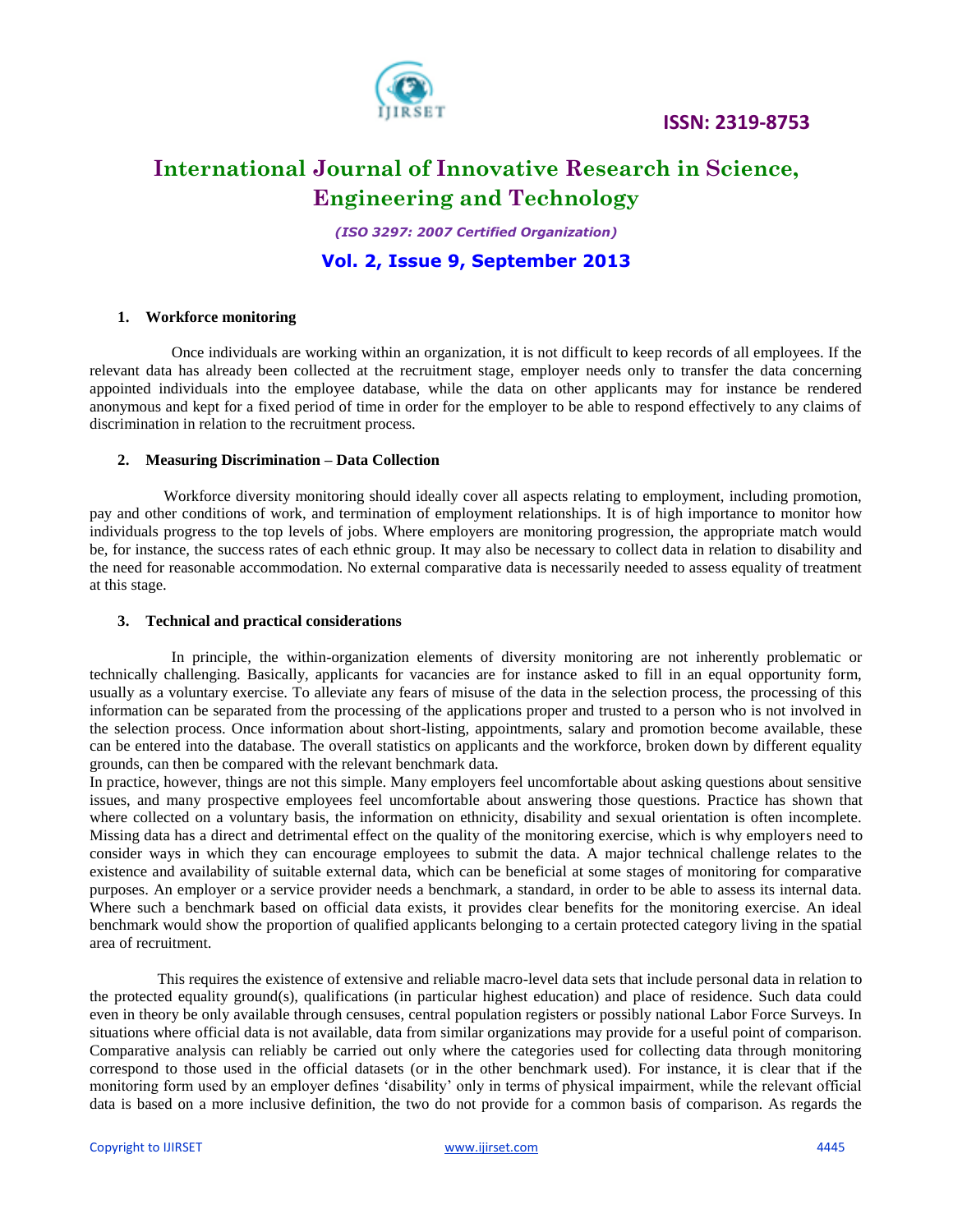

*(ISO 3297: 2007 Certified Organization)*

### **Vol. 2, Issue 9, September 2013**

spatial area of recruitment, it has to be noted that employers use different recruitment strategies for different types of vacancies. Local outlets are typically used for low-grade or starter entry jobs and national outlets are used for higher-grade entry jobs. Some of the jobs advertised are so specialized that it is practically impossible to ever hope to gain information from nationally representative surveys or even census data about the pool of qualified applicants.

### **VII. ALTERNATIVE METHOD: ANONYMOUS MONITORING**

Under-declaration, especially of ethnic, religious and sexual identity causes many difficulties for the analysis of the data. One way in which this problem can be addressed is the use of anonymous monitoring instead of non-anonymous monitoring. Collection of data through anonymous surveys, whereby no data on identified or identifiable persons is gathered, has been found to significantly increase response rates especially among the LGB people. If repeated at regular intervals, and provided that the survey sample is representative, anonymous surveys can yield also trend data.

 Whether anonymous monitoring has any benefits over non-anonymous monitoring in terms of response rates and anonymity depends on the size of the organization and the level of information that is being sought. In a small or even medium-size organization, a detailed questionnaire may lead to a situation where particular responses can never be traced back to particular individuals, a fact which compromises the very idea of anonymous monitoring and may again lead to a decrease in the willingness to co-operate. The usefulness of this method has thus to be assessed on a case-by-case basis.

The disadvantage of relying on regular anonymous surveys instead of employee registers is that the information cannot be kept up-to-date, in addition to which it is a bit more burdensome method both for the employees and the employer. Unlike anonymous monitoring, non-anonymous monitoring may be useful for the exploration of reasonable accommodation duties and for the implementation of equality (positive action) plans. Anonymous monitoring also faces the same challenges associated with the need for suitable comparative statistics as non- anonymous monitoring. Overall, it may be concluded that non-anonymous monitoring has some advantages over anonymous monitoring, and that the benefits of anonymity may not materialize where detailed information is needed or where the size of the company or other entity is small. Anonymous monitoring may however be the only available option where national data protection laws do not allow the use of non-anonymous monitoring or where there are serious problems with response rates.

### **VIII. DIVERSITY MONITORING IN SERVICE DELIVERY**

 The prohibition of discrimination under the Racial Equality Directive applies not just in relation to employment, but also in relation to, education, social security, healthcare, social advantages and access to and supply of goods and services, including housing. Entities working in these areas may thus want to monitor not just their personnel but also their service delivery. Monitoring can provide useful information particularly in the domains of housing, education and health care. Monitoring can be used to tell which groups are using or receiving the services and whether certain groups are facing particular challenges. An agency providing housing services may for instance want to draw up profiles of service use to verify that all groups have an equal access to housing of equal quality and on equal terms. Schools can assess the impact of their policies on pupils, staff, and parents from different ethnic groups. They can also monitor the way their policies and operating modes work, with special emphasis on pupils" attainment levels. Further and higher education institutions can monitor, by ethnic group, student admissions and progress, and staff recruitment and career development. This is understandable, given that most LGB people are thought not to be out about their sexual orientation to everyone they work with. It should be noted that different data protection rules may apply where the data is used not just for monitoring purposes but also for the purposes of making decisions with respect to specific individuals. Another way to deal with low response rates may be to use other-identification in addition to self-identification as the basis on which assignment to different categories takes place.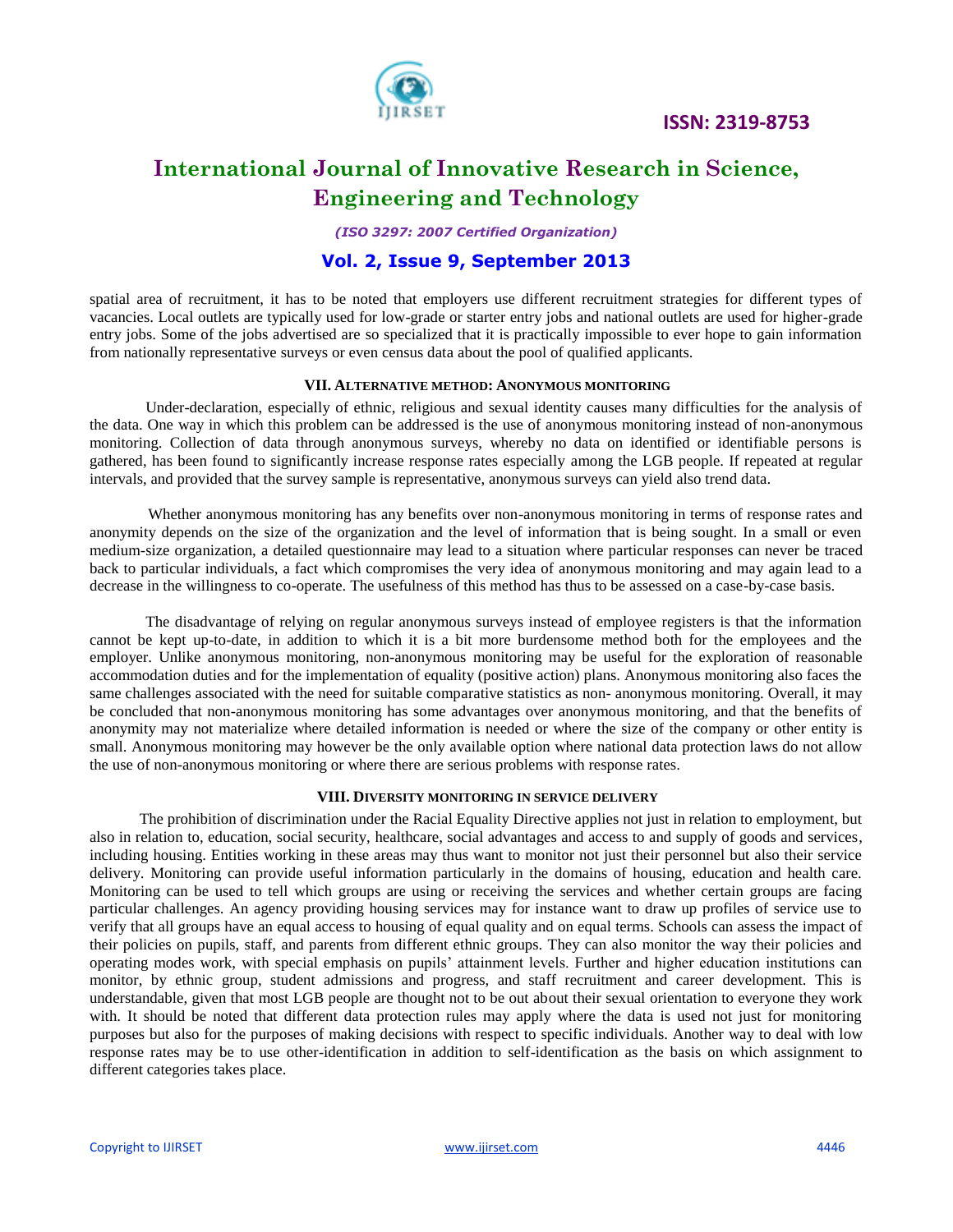



*(ISO 3297: 2007 Certified Organization)*

### **Vol. 2, Issue 9, September 2013**

### **IX.DISCRIMINATION DISCOVERY**

A dataset is a collection of data items (report/records) and their attributes.

- Let D be the original dataset. An item is an attribute along with its value, e.g. Race=black.
- An itemset, i.e. A, is a collection of one or more items, e.g. {Foreign worker=Yes,  $City=NYC$ }.
- A classification rule is an expression  $A \rightarrow C$ , where C is a class item (a yes/no decision), and A is an itemset containing no class item, e.g. {Foreign worker=Yes, City=NYC} Hire=no.
- A is called the premise of the rule. A frequent classification rule is a classification rule with a support or confidence greater than a specified lower bound.

"Let DTs be the set of predetermined discriminatory items in D (e.g.  $DTs = { Foreign worker=Yes, Race=Black,$ Gender=Female}). Frequent classification rules fall into one of the following two classes:

- 1) A classification rule A C is potentially discriminatory (PD) when A = X, Y with X DTs a non-empty discriminatory itemset and Y a non-discriminatory itemset. For example {Foreign worker=Yes; City=NYC} Hire=No.
- 2) A classification rule A C is potentially non-discriminatory (PND) when A= D, Y is a non- discriminatory itemset. For example {Zip=10451, City=NYC} Hire=No, or {Experience=Low; City=NYC} Hire=No.
- 3) As mentioned before, the translated qualitative statements in existing laws, regulations and legal cases into quantitative formal counterparts over classification rules and they introduced a family of measures of the degree of discrimination of a PD rule for direct discriminatory discovery and a PND.
- 4) For indirect discrimination discovery. Then, whether the PD rule is potentially directly discriminatory can be assessed by threshold. Based on this measure, PD rules could be discriminatory or protective. In addition, whether the PND rule is potentially indirectly discriminatory can be assessed by threshold. Based on this measure, PND rules could be redlining or non-redlining (legitimate).

### **X.DISCRIMINATION PREVENTION**

 Beyond discrimination discovery, preventing knowledge-based decision support systems from making discriminatory decisions (discrimination prevention) is a more challenging issue. It can be even more difficult when we want to prevent not only direct discrimination but also indirect discrimination or both at the same time. The classification of discrimination prevention methods is related to the way of eliminating discrimination and also to the phase of the data mining process in which discrimination prevention is done. Based on this criterion the discrimination prevention methods fall into three groups:

### **• Pre-processing:**

 Transform the source data in such a way that the discriminatory. Biases contained in the original data are removed so that no unfair decision rule can be mined from the transformed data and apply any of the standard data mining algorithms. The pre-processing approaches of data transformation and hierarchy based generalization can be adapted from the privacy preservation literature.